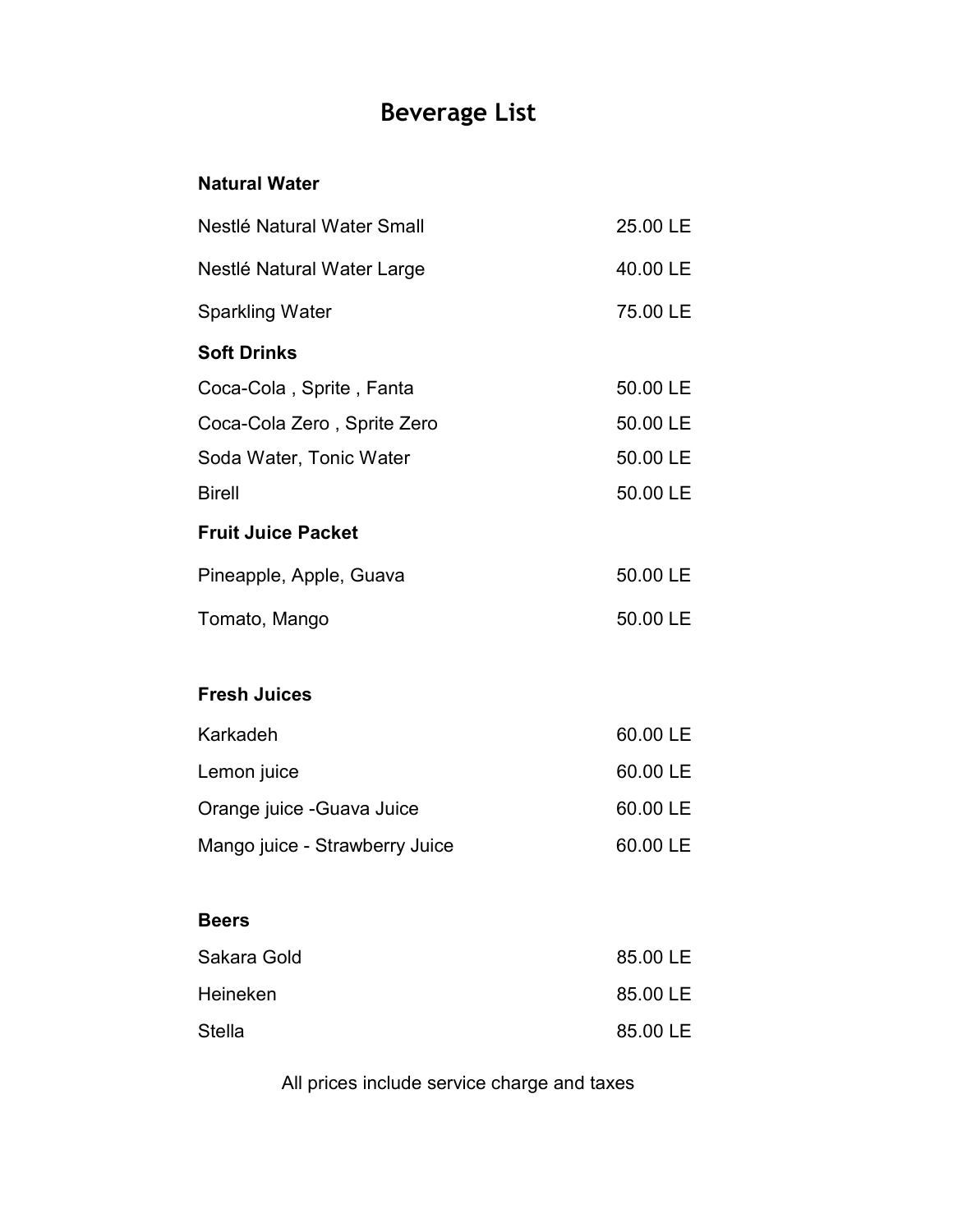#### Hot Drinks

| <b>Movenpick Filter Coffee</b>                            | 85.00 LE  |
|-----------------------------------------------------------|-----------|
| Movenpick Nescafé                                         | 75.00 LE  |
| Movenpick Coffee Decaffeinated                            | 75.00 LE  |
| <b>Movenpick Espresso</b>                                 | 80.00 LE  |
| Movenpick Macchiato                                       | 90.00 LE  |
| <b>Movenpick Double Espresso</b>                          | 120.00 LE |
| Movenpick Cappuccino                                      | 90.00 LE  |
| Movenpick Café Latte                                      | 90.00 LE  |
| Movenpick Mocha                                           | 90.00 LE  |
| <b>Hot Chocolate</b>                                      | 50.00 LE  |
| <b>Turkish Coffee</b>                                     | 75.00 LE  |
| <b>Flavored Tea</b>                                       | 50.00 LE  |
| <b>Movenpick Irish Coffee</b>                             | 150.00 LE |
| Espresso, Local Whisky & Fresh Cream                      |           |
|                                                           |           |
| <b>Aperitif &amp; Vermouth</b>                            |           |
| Campari, Pernod                                           | 250.00 LE |
| Martini Bianco, Martini Rosso                             | 250.00 LE |
| <b>Spirits</b>                                            |           |
| Vodka, Gin & Tequila                                      | 250.00 LE |
| Rum                                                       |           |
| Bacardi White, Bacardi Gold<br>Captain Morgan, Malibu     | 250.00 LE |
| <b>Regular Whisky</b>                                     |           |
| Red Label, Jack Daniel's                                  | 300.00 LE |
| <b>Special Whisky</b>                                     |           |
| <b>Black Label, Chivas Regal</b>                          | 450.00 LE |
| Cognacs                                                   |           |
| Martel V.S<br>All prices include service charge and taxes | 550.00 LE |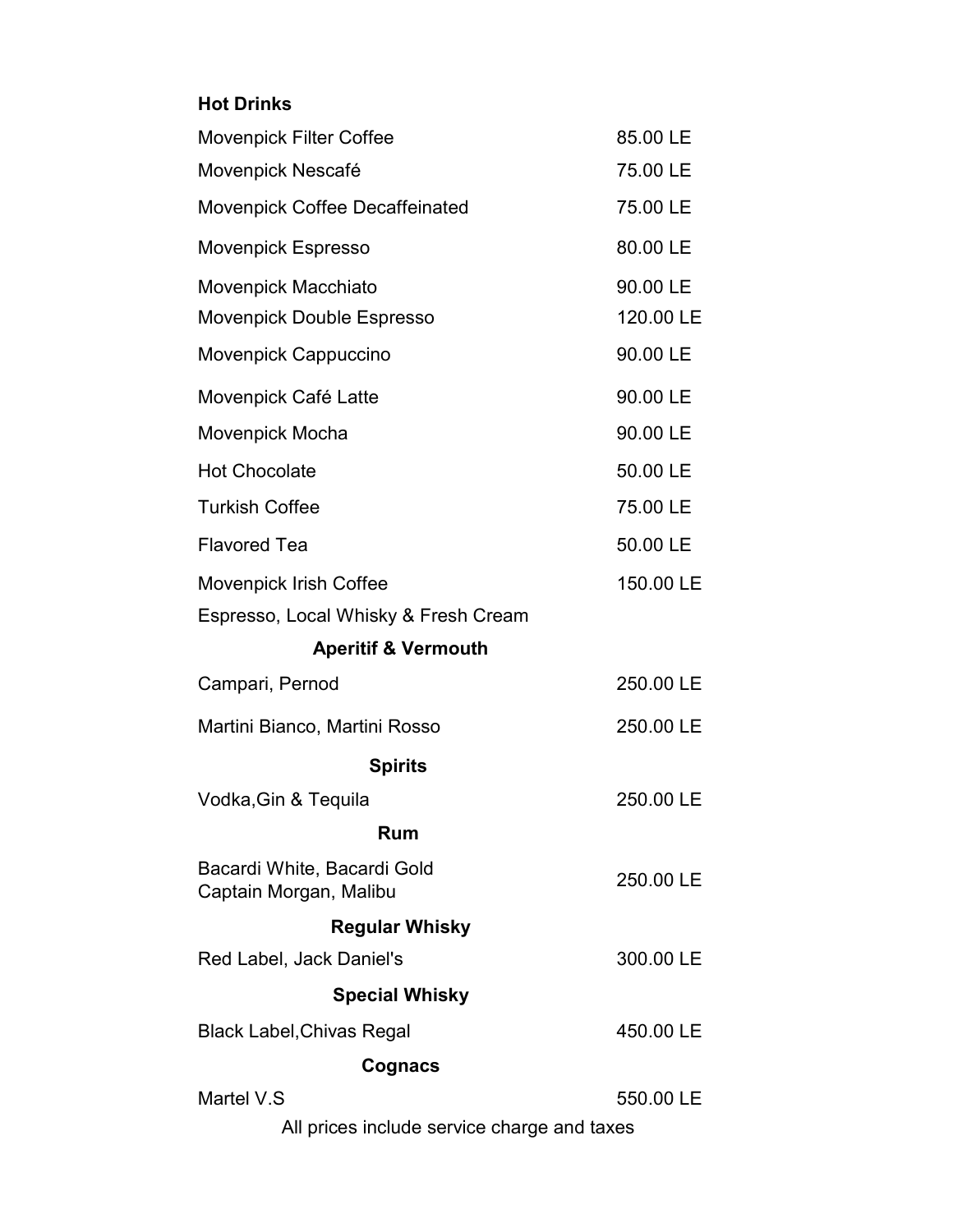| <b>Non-Alcholic Cocktail</b>                                                                                   |           |
|----------------------------------------------------------------------------------------------------------------|-----------|
| <b>Virgin Daiquiri</b>                                                                                         | 100.00 LE |
| Fresh strawberry, Pineapple Juice, sugar                                                                       |           |
| lce,                                                                                                           |           |
| <b>Virgin Colada</b>                                                                                           | 100.00 LE |
| Coconut milk, Pineapple & Crushed ice                                                                          |           |
| <b>Virgin Mary</b>                                                                                             | 100.00 LE |
| Tomato juice, Dash of lemon juice,<br>Tabasco sauce, Ice                                                       |           |
| <b>Non-alcoholic Fizz</b>                                                                                      | 100.00 LE |
| Orange juice , Pineapple juice,<br>Club soda, Ice                                                              |           |
| Non-alcoholic Mojito                                                                                           | 100.00 LE |
| Mint leaves, Lemon wedges,<br>Sugar syrub, Club soda, Ice                                                      |           |
| <b>Atomic Cat</b>                                                                                              | 100.00 LE |
| Fresh orange, Tonic, Ice                                                                                       |           |
|                                                                                                                |           |
| <b>Alcholic Cocktail</b>                                                                                       |           |
| <b>Pina Colada</b>                                                                                             | 150.00 LE |
| White Rum, Pineapple Juice,                                                                                    |           |
| Coconut Cream, Ice                                                                                             |           |
| <b>Mojito</b>                                                                                                  | 150.00 LE |
| White rum, Mint leaves, Lemon wedges,<br>Sugar syrub, Club soda, Ice                                           |           |
| <b>Cuba libre</b>                                                                                              | 150.00 LE |
| White rum, Lemon Juice & Cola                                                                                  |           |
| <b>Screwdriver</b>                                                                                             | 150.00 LE |
| Vodka, Orange juice & Ice                                                                                      |           |
| Long island iced tea                                                                                           | 250.00 LE |
| Tequila, Vodka, Rum, Gin, Cola &                                                                               |           |
| Lemon juice, Ice                                                                                               |           |
| <b>Daiguiri</b>                                                                                                | 150.00 LE |
| With your choice of Fresh<br>(Mango or Strwebbery or Guava or Lemon)<br>, White Rum, Lemon Juice & Sugar Syrup |           |
| <b>Tequila Sunrise</b><br>Tequila, Orange Juice, Grenadin, Ice                                                 | 150.00 LE |